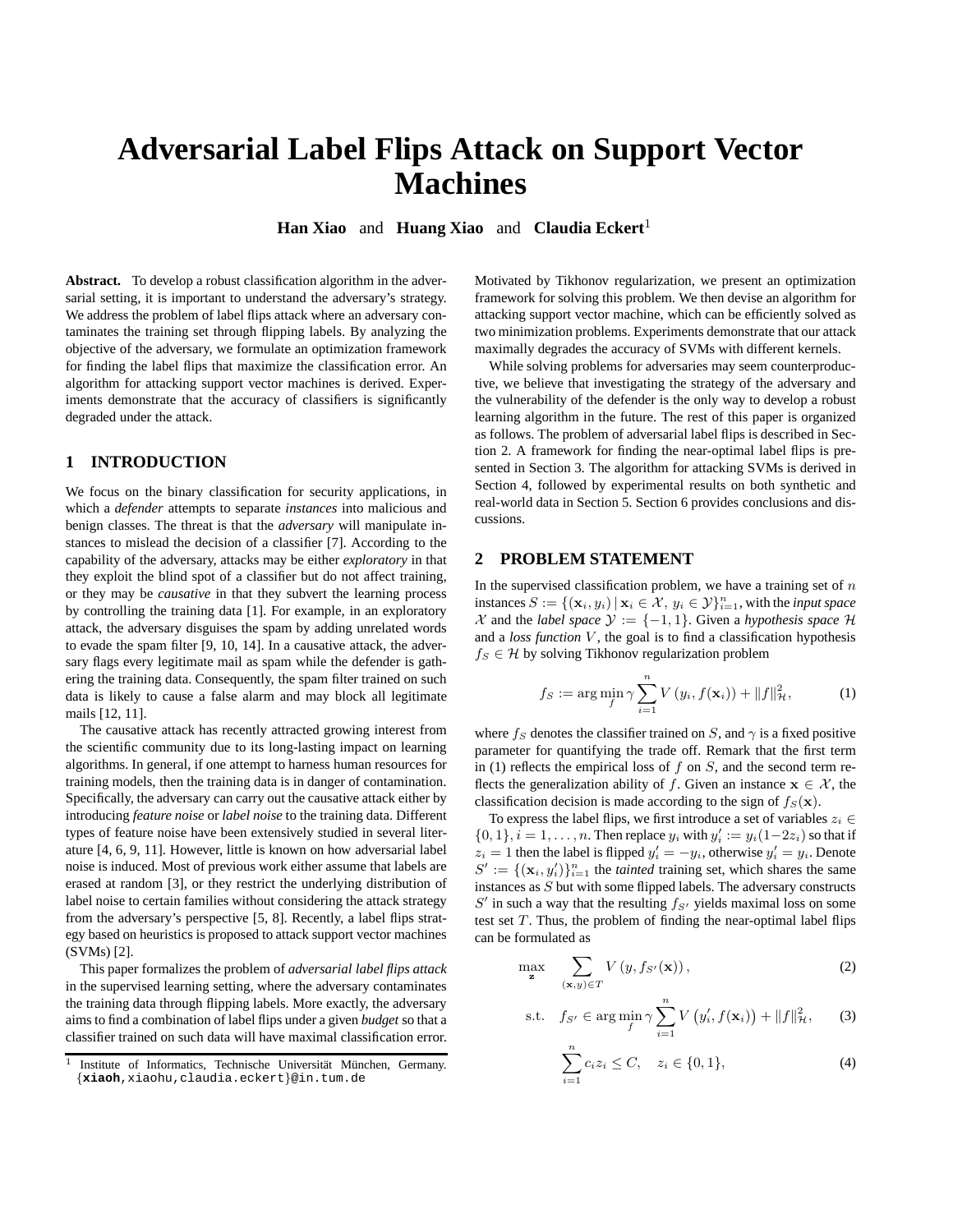where  $c_i \in \mathbb{R}_{0+}$  is the cost (or risk) of flipping label  $y_i$  from the adversary's viewpoint. Constraint (4) limits the total adversarial cost of label flips to C. Unfortunately, the above *bilevel* optimization problem is intrinsically hard due to the conflict and the interaction between (2) and (3). The conflict arises from the fact that for a given training set the defender learns a classifier with minimal empirical loss and good generalization ability, whereas the adversary expects that the classifier has maximal loss and poor generalization ability. That is, the beneficial outcome in one of them is associated with a detrimental outcome in another. Moreover, since any single flipped label may lead to a change to the classifier, the greedy strategy that flips labels based merely on the current classifier is ineffective. Essentially, the adversary has to evaluate each combination of label flips and selects the one that deteriorates the classifier the most.

As solving even the simplest linear bilevel problem is strong  $\mathcal{NP}$ hard [13] and an exhaustive search on all combinations of flips is prohibitive, we resort to a relaxed formulation of finding the nearoptimal label flips. In particular, we assume that the adversary only maximizes the empirical loss of the classifier on the original training set, yet indulges the defender in maximizing the generalization ability of the classifier. To obtain a set of label flips that jointly deteriorates the classifier's performance to the greatest extent, the adversary must foresee the reaction of the defender to the flipped labels. With these considerations in mind, we relax the original bilevel problem and present a loss minimization framework in the next section.

#### **3 LABEL FLIPS ATTACK FRAMEWORK**

Let  $A$  and  $B$  be two sets of labeled instances, we first define an auxiliary loss function

$$
g(B, f_A) := \gamma \sum_{(\mathbf{x}, y) \in B} V(y, f_A(\mathbf{x})) + ||f_A||^2_{\mathcal{H}},
$$
 (5)

where  $f_A$  denotes the classifier trained on  $A$ . Note that the first term in (5) reflects the empirical loss incurred by  $f_A$  over the set B, which differs from  $(1)$ .

To maximally degrade the classifier's performance, we select  $S'$ so that it has maximal loss under the original classifier  $f_S$  but yields minimal loss under the tainted classifier  $f_{S'}$ . The intuition is as follows: the adversary shifts the classification hypothesis so that the "terribly" mislabeled instances in  $S'$  asserted by the original classifier are now identified as "perfectly" labeled instances by the tainted classifier. With this strategy, the adversary can proactively cause the defender to produce a classifier whose loss is low on  $S'$  but high on S, which in turn has high loss on the test set. Formally, this idea can be represented as

$$
\min_{\mathbf{z}} \quad g(S', f_{S'}) - g(S', f_S),
$$
\n
$$
\text{s.t.} \quad \sum_{i=1}^{n} c_i z_i \le C, \quad z_i \in \{0, 1\}.
$$
\n(6)

Remark that given *any* training set the defender *always* finds the optimal classifier by solving Tikhonov regularization problem. Thus, the first term in (6) reflects the defender's destined action on the training set  $S'$ . The second term quantifies the empirical loss on  $S'$  using the classifier  $f<sub>S</sub>$  trained on the original set  $S$ , which represents the adversary's strategy of selecting instances with high loss.

We further refine the objective function and constraints of (6) for the algorithmic convenience. Denote  $U$  the expanded representation of  $S$  so that each instance in  $S$  is duplicated with a flipped label. Formally, the set  $U := \{(\mathbf{x}_i, y_i)\}_{i=1}^{2n}$  is constructed as follows

$$
(\mathbf{x}_i, y_i) \in S, \quad i = 1, \dots, n,
$$
  
\n
$$
\mathbf{x}_i := \mathbf{x}_{i-n}, \quad i = n+1, \dots, 2n,
$$
  
\n
$$
y_i := -y_{i-n}, \quad i = n+1, \dots, 2n.
$$

We introduce an indicator variable  $q_i \in \{0, 1\}, i = 1, \ldots, 2n$  for each element in U, where  $q_i = 1$  denotes that  $(\mathbf{x}_i, y_i) \in S'$ , and  $q_i = 0$  denotes that it is not. Replace S' by U and substitute (5) into (6), we can rewrite the near-optimal label flips problem as

$$
\min_{\mathbf{q}, f} \quad \gamma \sum_{i=1}^{2n} q_i \left[ V(y_i, f(\mathbf{x}_i)) - V(y_i, f_S(\mathbf{x}_i)) \right] + ||f||_{\mathcal{H}}^2, \quad (7)
$$
\n
$$
\text{s.t.} \quad \sum_{i=n+1}^{2n} c_i q_i \le C,
$$
\n
$$
q_i + q_{i+n} = 1, \quad i = 1, \dots, n,
$$
\n
$$
q_i \in \{0, 1\}, \quad i = 1, \dots, 2n.
$$

We ignore  $||fs||^2_{\mathcal{H}}$  as it is a constant with respect to the optimization variables. Indicator variables  $q_{n+1}, \ldots, q_{2n}$  correspond to  $z_1, \ldots, z_n$  in the previous bilevel formulations, respectively. The constraint  $q_i + q_{i+n} = 1$  reflects that only one label can be chosen for the instance  $x_i$ . Due to the acquiescence on the defender's behavior of maximizing the generalization ability of the tainted classifier, the conflicting objectives of the defender and the adversary are now incorporated into one minimization problem. Given a training set we can employ the above framework to compute the set of label flips that will jointly degrade the classifier's accuracy without exceeding a specified budget. Recall that SVMs can be considered as a special case of Tikhonov regularization, it is straightforward to develop an attack on SVMs subject to this framework, as we shall see in the next section.

#### **4 ATTACK ON SVM**

SVMs project the original training instances from the input space  $X$ to the *feature space*  $\mathcal F$  by  $\Phi : \mathcal X \to \mathcal F$ . In general, SVMs trained on S has the form

$$
f_S(\mathbf{x}) := \sum_{i=1}^n \alpha_i K(\mathbf{x}, \mathbf{x}_i) + b,
$$

where K is a *Mercer Kernel* which satisfies the property  $K(\mathbf{x}, \mathbf{x}_i) =$  $\Phi(\mathbf{x})^{\top} \Phi(\mathbf{x}_i)$  and  $b \in \mathbb{R}$  denotes the bias. The classifier can be also rewritten as

$$
f_S(\mathbf{x}) := \mathbf{w}^\top \mathbf{x} + b,
$$

where  $\mathbf{w} := \sum_{i=1}^n \alpha_i \Phi(\mathbf{x}_i)$  and  $\mathbf{w} \in \mathcal{F}$ . Thus, the classification boundary of a SVM is a hyperplane in  $\mathcal F$  with normal vector w. Given the *hinge loss* function  $V(y, f(\mathbf{x})) := \max(0, 1 - yf(\mathbf{x})),$ Tikhonov regularization for SVMs is a constrained quadratic programming (QP) problem

$$
\min_{\mathbf{w}, \xi, b} \quad \gamma \sum_{i=1}^{n} \xi_i + \frac{1}{2} ||\mathbf{w}||^2
$$
\n
$$
\text{s.t.} \quad y_i(\mathbf{w}^\top \mathbf{x}_i + b) \ge 1 - \xi_i, \quad \xi_i \ge 0, \quad i = 1, \dots, n,
$$
\n(8)

where  $\xi_i$  represents the hinge loss of  $(\mathbf{x}_i, y_i)$  resulting from the classifier fs. Denote  $\epsilon_i := \max(0, 1 - y_i f_{S'}(\mathbf{x}_i))$  the hinge loss of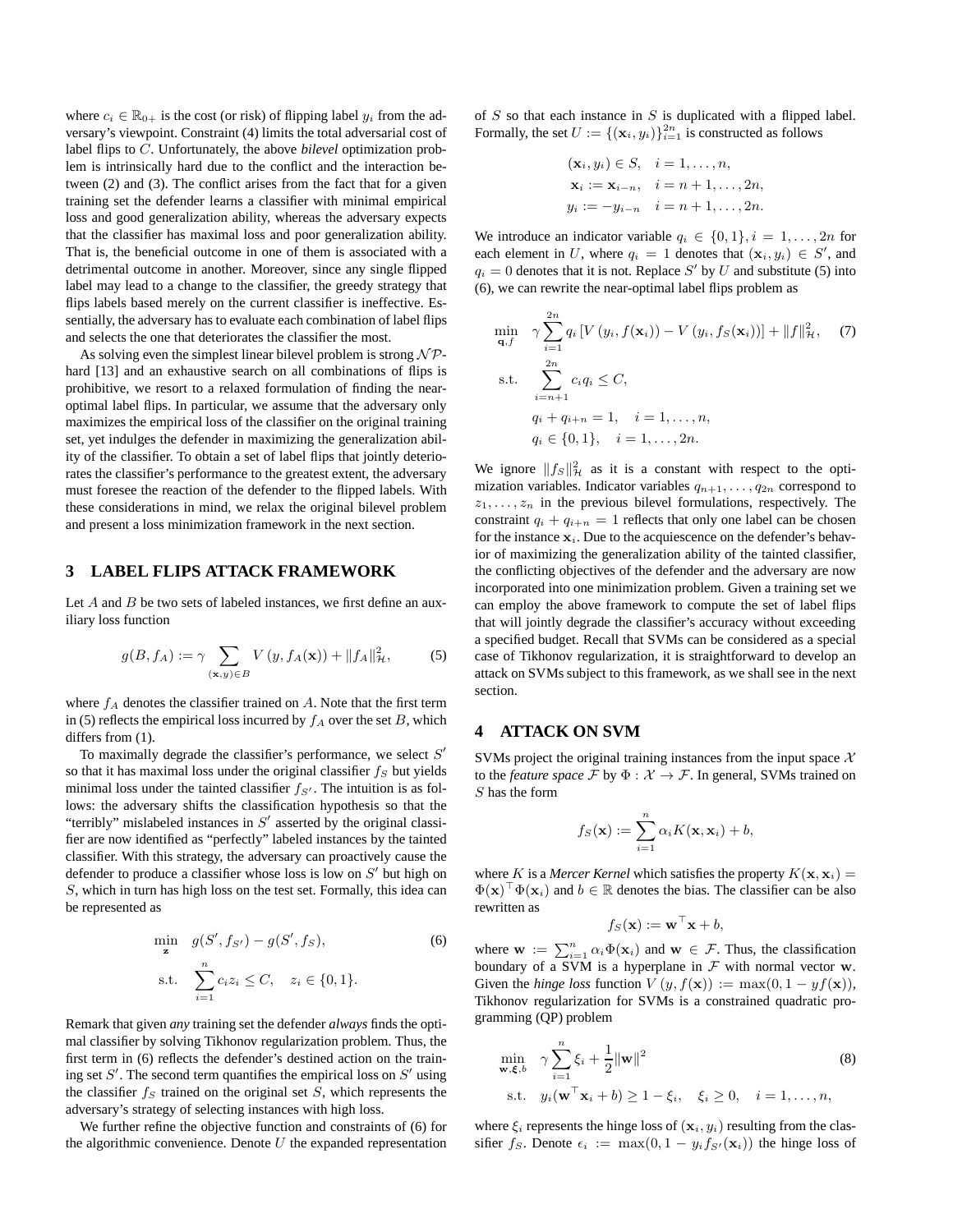$(\mathbf{x}_i, y_i)$  resulting from the tainted classifier  $f_{S'}$ . By plugging (8) into (7), we have

$$
\min_{\mathbf{q}, \mathbf{w}, \epsilon, b} \quad \gamma \sum_{i=1}^{2n} q_i(\epsilon_i - \xi_i) + \frac{1}{2} ||\mathbf{w}||^2 \tag{9}
$$
\n
$$
\text{s.t.} \quad y_i(\mathbf{w}^\top \mathbf{x}_i + b) \ge 1 - \epsilon_i, \quad \epsilon_i \ge 0, \quad i = 1, \dots, 2n,
$$
\n
$$
\sum_{i=n+1}^{2n} c_i q_i \le C,
$$
\n
$$
q_i + q_{i+n} = 1, \quad i = 1, \dots, n,
$$
\n
$$
q_i \in \{0, 1\}, \quad i = 1, \dots, 2n.
$$

Observe that (9) involves an integer programming problem which is in general  $N\mathcal{P}$ -hard. Therefore, we first relax it into a continuous optimization problem by allowing all  $q_i$  to take values between [0, 1]. Then we decompose (9) into two sub-problems and devise an iterative approach to minimize them alternatively. On the one hand, by fixing q, the minimization over  $w, \epsilon, b$  is reduced to the following QP problem

$$
\min_{\mathbf{w}, \epsilon, b} \quad \gamma \sum_{i=1}^{2n} q_i \epsilon_i + \frac{1}{2} ||\mathbf{w}||^2
$$
\n
$$
\text{s.t.} \quad y_i(\mathbf{w}^\top \mathbf{x}_i + b) \ge 1 - \epsilon_i, \quad \epsilon_i \ge 0, \quad i = 1, \dots, 2n.
$$
\n(10)

On the other hand, by fixing w, b and using the computed  $\epsilon$  the minimization over q can be described as a linear programming (LP) as follows

$$
\min_{\mathbf{q}} \quad \gamma \sum_{i=1}^{2n} q_i (\epsilon_i - \xi_i) \tag{11}
$$
\n
$$
\text{s.t.} \quad \sum_{i=n+1}^{2n} c_i q_i \le C,
$$
\n
$$
q_i + q_{i+n} = 1, \quad i = 1, \dots, n,
$$
\n
$$
0 \le q_i \le 1, \quad i = 1, \dots, 2n.
$$

It is easy to see that by minimizing (10) and (11) the objective function (9) decreases monotonically. Note that  $\xi_i$  can be computed beforehand, the algorithm can be implemented efficiently with off-theshelf QP and LP solvers. After the algorithm converges, we greedily select the largest subset of  $\{q_{n+1}, \ldots, q_{2n}\}$  meeting the given budget and flip the corresponding labels. The complete procedure is summarized in Algorithm 1, which we denote as ALFA.

## **5 EXPERIMENTAL RESULTS**

We demonstrate the label flips attack on SVMs with linear kernel and radial basis function (RBF) kernel using two sets of experiments. First, we employ some two-dimensional synthetic data to visualize the decision boundaries of SVMs under the label flips. The second set of experiments is conducted on ten real-world data sets, where we concentrate the influence of label flips on SVMs with respect to different budgets. In all experiments, the proposed ALFA is compared with the following three label flip strategies

• Uniform random flip: instances are uniformly chosen at random from the training set and their labels are flipped. This can be regarded as introducing label noise to the training set from the nonadversarial perspective.

| <b>Algorithm 1:</b> Adversarial Label Flips Attack on SVMs (ALFA) |                                                                                                                                           |  |                      |  |  |  |  |  |  |  |
|-------------------------------------------------------------------|-------------------------------------------------------------------------------------------------------------------------------------------|--|----------------------|--|--|--|--|--|--|--|
|                                                                   | <b>Input</b> : original training set S, adversarial cost $c_1, \ldots, c_n$ ,                                                             |  |                      |  |  |  |  |  |  |  |
|                                                                   | budget C, parameter $\gamma$                                                                                                              |  |                      |  |  |  |  |  |  |  |
|                                                                   | <b>Output:</b> tainted training set $S'$ with flipped labels                                                                              |  |                      |  |  |  |  |  |  |  |
|                                                                   | 1 Find $f_s$ by solving (8) on $S$ ;                                                                                                      |  | $/*$ QP $*/$         |  |  |  |  |  |  |  |
|                                                                   | 2 foreach $(\mathbf{x}_i, y_i) \in U$ do                                                                                                  |  |                      |  |  |  |  |  |  |  |
|                                                                   | 3 $\left\{\n \begin{array}{l}\n \xi_i \leftarrow \max(0, 1 - y_i f_S(\mathbf{x}_i)); \\  \epsilon_i \leftarrow 0;\n \end{array}\n\right.$ |  |                      |  |  |  |  |  |  |  |
|                                                                   |                                                                                                                                           |  |                      |  |  |  |  |  |  |  |
|                                                                   | 5 repeat                                                                                                                                  |  |                      |  |  |  |  |  |  |  |
|                                                                   |                                                                                                                                           |  | /* LP */<br>/* QP */ |  |  |  |  |  |  |  |
|                                                                   | 6 Find $q_1, \ldots, q_{2n}$ by solving (11);<br>7 Find $\epsilon_1, \ldots, \epsilon_{2n}$ by solving (10);                              |  |                      |  |  |  |  |  |  |  |
|                                                                   | <b>s</b> until <i>convergence</i> ;                                                                                                       |  |                      |  |  |  |  |  |  |  |
|                                                                   | 9 L $\leftarrow$ Sort( $[q_{n+1},\ldots,q_{2n}]$ , "desc");                                                                               |  |                      |  |  |  |  |  |  |  |
|                                                                   | /* $L$ is an array of sorted indices */                                                                                                   |  |                      |  |  |  |  |  |  |  |
|                                                                   | 10 for $i \leftarrow 1$ to n do $y'_i \leftarrow y_i$ ;                                                                                   |  |                      |  |  |  |  |  |  |  |
|                                                                   | $11 \t j \leftarrow 1;$                                                                                                                   |  |                      |  |  |  |  |  |  |  |
|                                                                   | 12 while $\sum_{i=1}^{j} q_{L[i]} \leq C$ do<br>13 $y'_{L[j]-n} \leftarrow -y_{L[j]-n};$<br>14 $j \leftarrow j+1;$                        |  |                      |  |  |  |  |  |  |  |
|                                                                   | $/*$ Flip label $*/$                                                                                                                      |  |                      |  |  |  |  |  |  |  |
|                                                                   |                                                                                                                                           |  |                      |  |  |  |  |  |  |  |
|                                                                   | 15 <b>return</b> $S' \leftarrow \{(\mathbf{x}_i, y'_i)\}_{i=1}^n$ ;                                                                       |  |                      |  |  |  |  |  |  |  |

- Nearest-first flip: instances that have small distances to the decision hyperplane in the feature space are first flipped. This corresponds to a thoughtless labeler who erroneously labels instances that are difficult to be distinguished.
- Furthest-first flip: instances that have large distances to the decision hyperplane in the feature space are first flipped. In this way, we simulate a malicious labeler who deliberately gives wrong labels on instances that are easy to be distinguished.

The adversarial cost is set as  $c_i := 1$  for  $i = 1, \ldots, n$ . Thus, given a budget C one can flip at most  $\min(|C|, n)$  labels. Experiments are conducted as follows. First, we randomly select the same number of instances from two classes and construct the training set and the test set, respectively. Second, the training set is tainted by performing different flip strategies. Third, we train SVMs (with  $\gamma := 1$ ) on the original training set and four tainted training sets. Finally, the classification error of each SVM is measured on the test set, respectively. As our test set is balanced, the worst performance of a classifier is with 50% error rate, which corresponds to the random guess. Hence, an error rate around 50% indicates an effective attack strategy on SVMs.

In the experiments, the convergence of ALFA typically occurs in 5 ∼ 10 iterations. On a training set with 300 instances, our MAT- $LAB$  implementation<sup>2</sup> without special code-level optimization takes about 3 seconds for computing the near-optimal label flips<sup>3</sup>.

#### **5.1 Synthetic Examples**

We generate linear and parabolic patterns in two dimensional space for this experiment. From each pattern, we select 100 instances as the training set and 800 instances as the test set. Let  $C := 20$ , decision

 $\sqrt{2}$  MATLAB implementation and more experimental results are available at http://home.in.tum.de/∼xiaoh

<sup>&</sup>lt;sup>3</sup> We tried an exhaustive search to find the groundtruth optimal label flips. For example, To obtain the optimal 20 label flips out of 300 training instances, our program has to check over  $7 \times 10^{30}$  combinations. Due to the extremely slow progress, we terminated the program after one month running on a 12 cores workstation.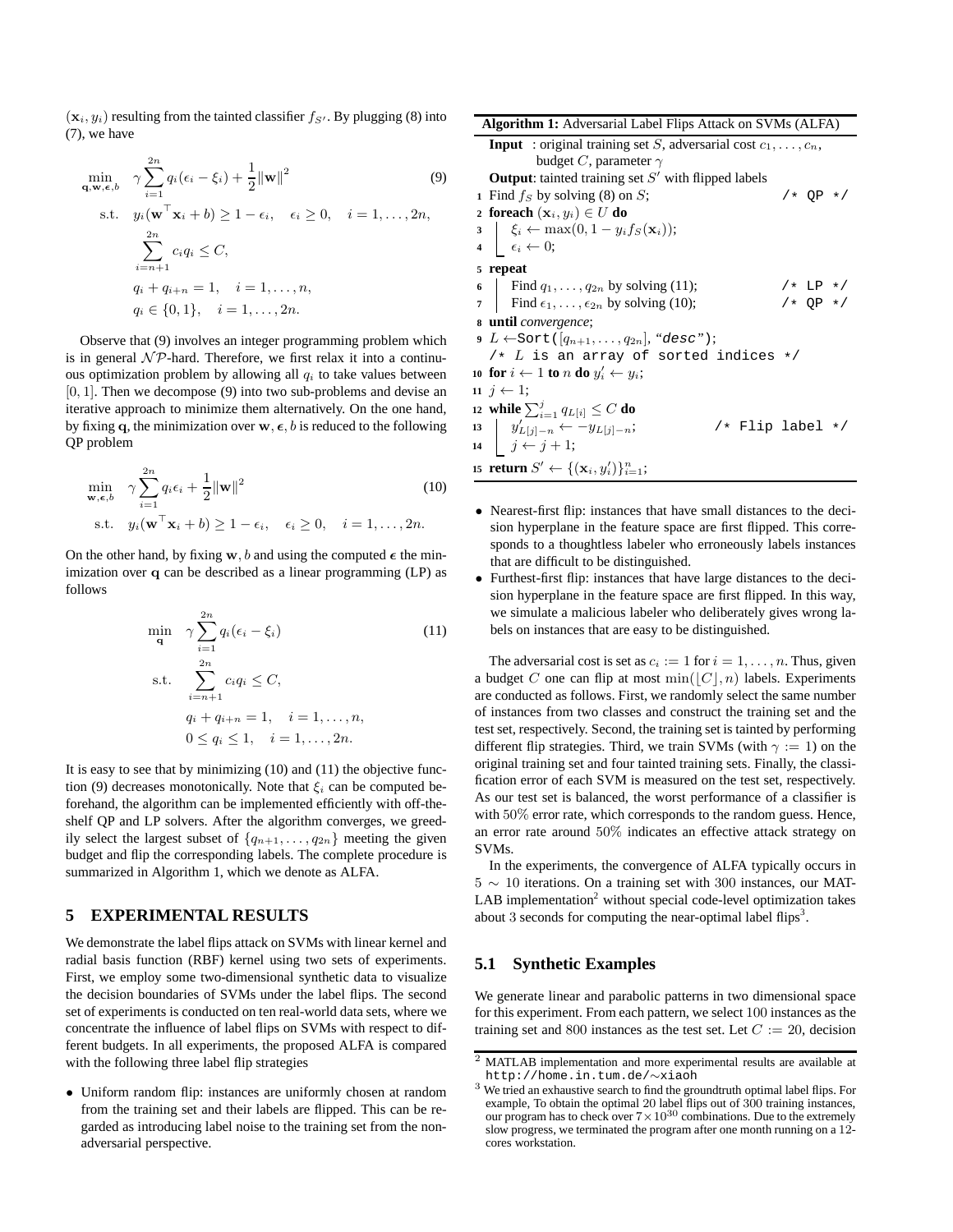

Figure 1. Decision boundaries of SVMs under different flip strategies. The first and second rows illustrate results on the linear pattern, the third and fourth rows illustrate results on the parabolic pattern. For each strategy, the number of flipped labels is fixed to 20 (i.e. 20% of the training data). Each point represents an instance. Labels are denoted in red and blue. In each plot, decision regions of SVMs are shaded in different colors. Only flipped instances in the training set are highlighted. The percentage under each plot indicates the error rate of SVM measured on the test set, respectively. **(a)** The synthetic data generated for the experiment. **(b)** Decision boundaries of SVMs trained on the original training set without label flips. **(c)** Decision boundaries of SVMs under random label flips. **(d)** Decision boundaries of SVMs under nearest-first flip strategy. **(e)** Decision boundaries of SVMs under furthest-first flip strategy. **(f)** Decision boundaries of SVMs under ALFA.

boundaries of SVMs under different flip strategies are illustrated in Fig. 1.

By comparing Fig. 1(b) with Fig. 1(f), one can clearly observe the dramatic changes on decision boundaries of SVMs under ALFA. For instance, the original decision plane of linear SVM on the parabolic pattern is almost tilted by 90 degrees under ALFA (see the  $3<sup>rd</sup>$  row of Fig. 1). Moreover, when ALFA is applied to SVMs with RBF kernel, the error rate increases from 3.2% to 32.4% on the linear pattern and 5.1% to 40.8% on the parabolic pattern. Not surprisingly, the nearest-first strategy is least effective due to the tolerance nature of soft-margin SVMs. While the furthest-first strategy increases the classification error as well, it is less compelling than ALFA. Further note that the performance of SVMs is quite stable under the uniform random label noise and the error rate hardly changes with 20 flipped labels, as shown in Fig. 1(c). This implies that previous robust learning algorithms based on the assumption of random label noise may be too optimistic as they underestimate the adversary's impact on the classifier's performance.

#### **5.2 On Real-World Data**

We continue the investigation of different flip strategies using 10 real-world data sets, which are downloaded from LIBSVM website. For each data set, we randomly select 200 instances as the training set and 800 instances as the test set. As in practice the adversary usually controls only a small portion of the training data, we demonstrate the effectiveness of label flips with respect to different budgets, especially with low budget.

Figure 2 depicts the error rate of SVMs up to 60 label flips (i.e.  $C := 1, \ldots, 60$ . As expected, the error rate of SVMs increases with the growth of label flips. While SVMs sometimes show the resilience to the random label noise, the error rate significantly increases under ALFA and the furthest-first strategy due to their adversarial nature. The advantage of ALFA is most significant when SVMs are trained with RBF kernel. On many data sets, by flipping only 20 labels (i.e. 10% of training data) with ALFA the error rate of RBF-SVM rises to 50%, which is turned into the random guess. Moreover, we remark that ALFA is more cost-effective than the furthest-first strategy es-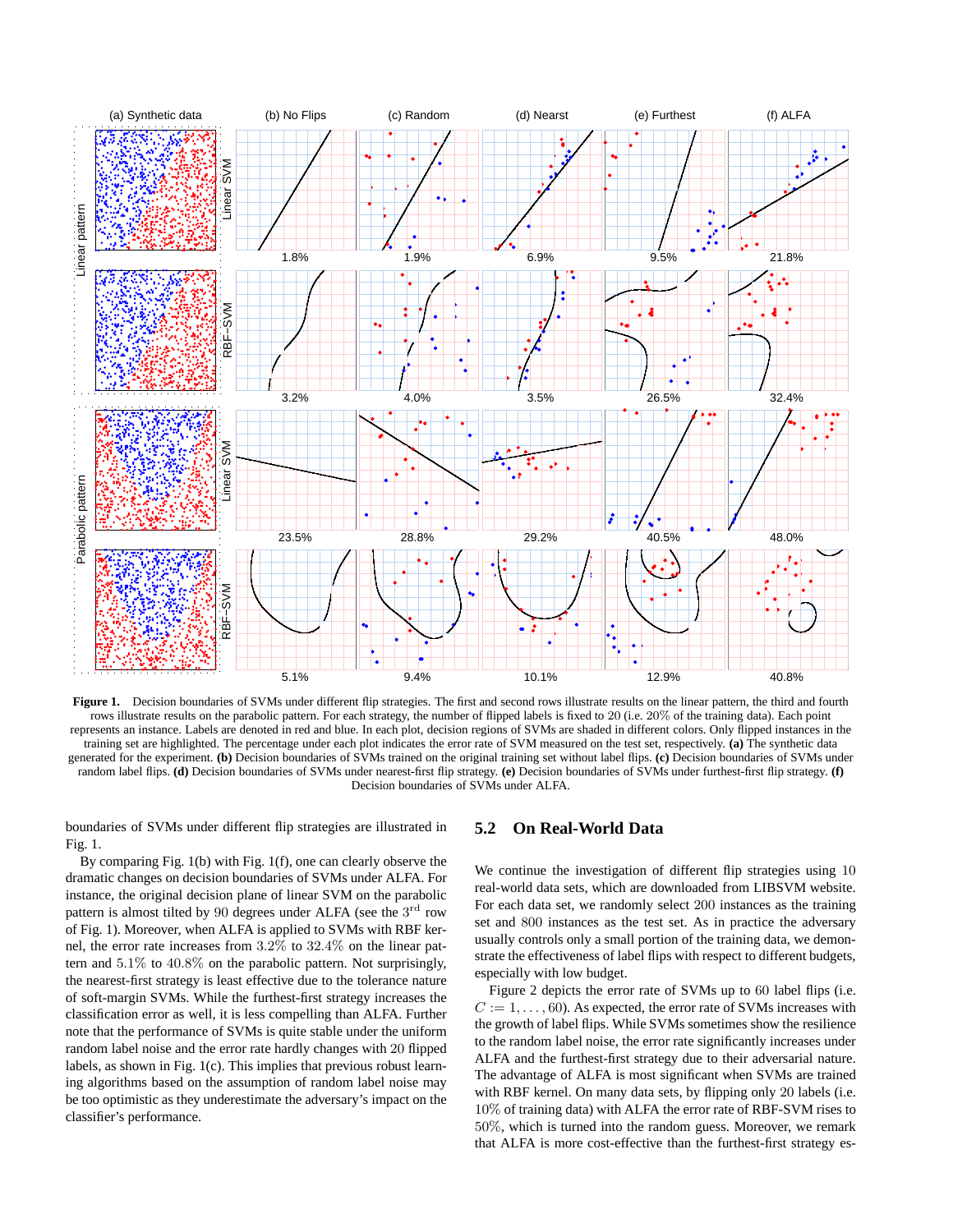

(b) Error rate of SVMs with RBF kernel under different flip strategies.

Figure 2. Error rate of SVMs as a function of the number flipped labels. Within each experiment, the training set consists of 200 instances (100 for each class) selected randomly. The adversary can flip at most 60 labels (i.e. 30% of the training data). The classification error is measured on 800 test instances with balanced labels. Results are averaged over 60 repetitions. Note that 50% error rate corresponds to the random guess.

pecially with small flips. When the number of flipped labels is large, ALFA keeps trapping SVMs with worst performance at 50% error rate. On the contrary, the furthest-first strategy increases the error rate over 50% (see Fig. 2(b) a9a,connect-4,letter), which in fact regains the predictive power of SVMs. This behavior is due to the fact that our framework captures the classifier's reaction to flipped labels, whereas the furthest-first strategy merely considers the information about the current classifier.

From the perspective of a cost-averse adversary, it is also interesting to know the required budget for turning a SVM into a random guess. Table 1 shows the required percentage of label flips when the tainted SVM reaches 50% error rate on the test set. First of all, observe that the required percentage of label flips greatly depends on data sets, or how training instances are distributed in the feature

space. Moreover, comparing with the linear kernel it is easier to taint SVMs with RBF kernel. This is because by mapping instances to the infinite dimensional feature space, instances are more sparsely distributed. Hence, flipping a label will result a significant change on the separating hyperplane. Furthermore, in both cases ALFA flips less labels than other strategies. For the linear kernel the required percentage of label flips is roughly stable with respect to the size of the training set. That is, the required flips rises linearly when the size of training set increases. On the contrary, for RBF kernel the required percentage increases as the training set becomes larger.

Finally, we adapt ALFA to attack the label noise robust SVM (LN-SVM) based on a simple kernel matrix correction [2]. Our experiment indicates that, although LN-SVM shows resilience to the random noisy labels, it still greatly suffers from ALFA.